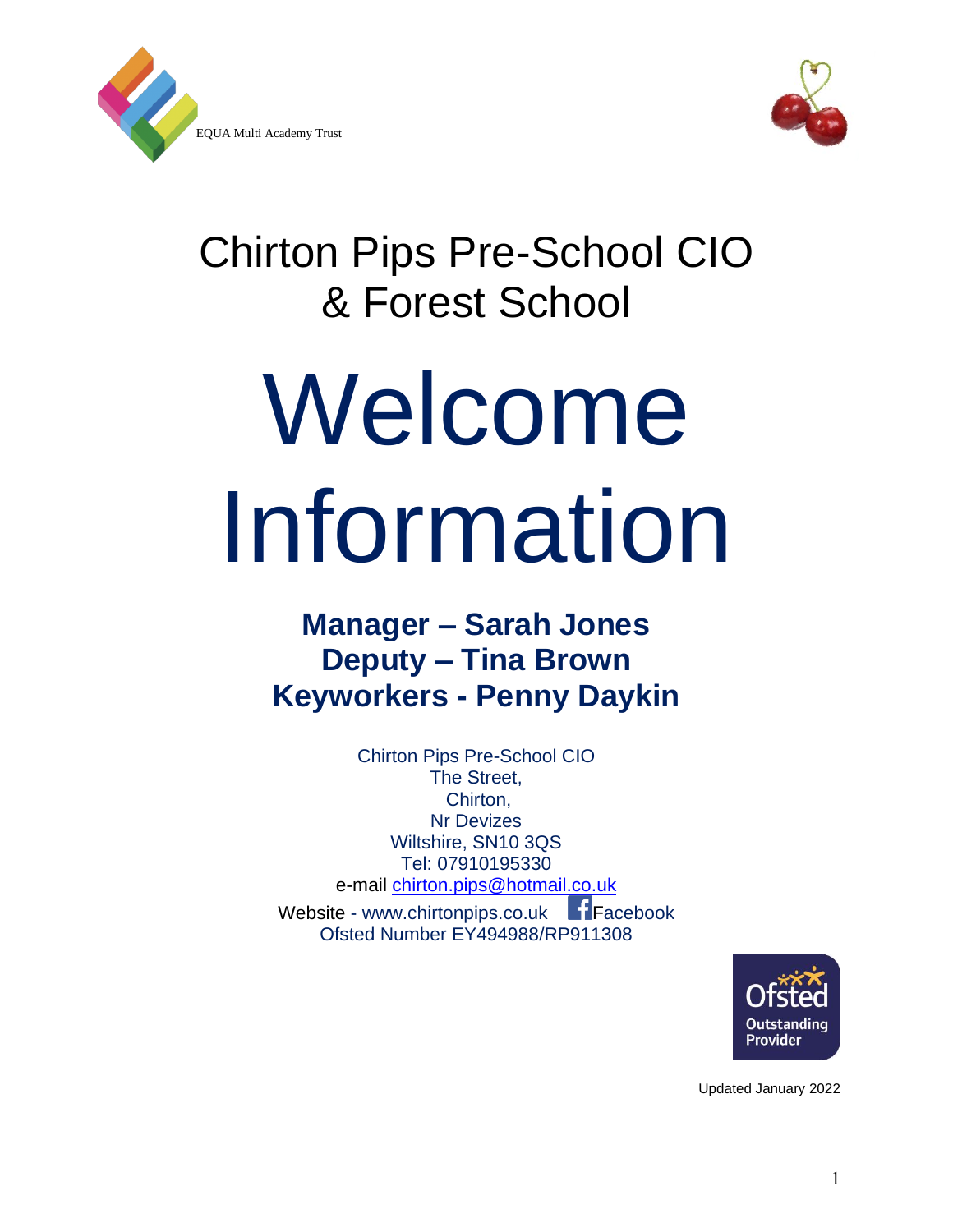Dear Parents/Carers

Welcome to Chirton Pips Preschool. We look forward to your child/ren starting our Preschool. This booklet is designed to give you some information about Chirton Pips and help the transition to pre-school be an easy one. We have an Open Door Policy, which means we are happy to discuss any suggestions or concern you have. However, sometimes we may need to book a time suitable to both parties rather than do it immediately.

#### **Our Setting**

Chirton Pips Pre-school is situated in the centre of the village of Chirton, in the grounds of Chirton CofE Primary School, near to the Church. Chirton Pips is in a medium sized mobile accessible by a ramp and steps. It consists of one main playroom, a lobby and two toilets; one for the children and one disabled toilet that children and adults may use. The toilet is also where we change any children in nappies. The 'kitchen' is in the main room where there is microwave for use of hot food, a refrigerator and freezer for storage of cold food. The garden is enclosed and secured within the school grounds. It is accessible via steps although there is a gate into the garden for wheelchair users or those who struggle with steps. The Pre-school is able to use the old school hall and kitchen for Movement to Music sessions, cooking or any other activities should we need to. The Pre-school have access to the school main playing field and a private woodland area behind the school grounds that is use for Forest School.

#### **Getting started**

Starting at Chirton Pips should be a happy and exciting time. You will receive an 'All About Me' booklet, this is to help us to understand your child's needs and experiences so we can help your child settle when they begin at 'Pips.'

#### **About Us**

Chirton Pips Preschool has been an established part of the local community for over ten years and has always had a close working relationship with Chirton school. To make sure that we work effectively together to achieve great outcomes for our children we recently joined EQUA Academy trust further strengthening our relationship with Chirton and giving us the security of being part of this large organisation. This provides our children with an educational environment that wraps around them from the ages of 2 to 18 years.

We aim to work in partnership with parents and families within a framework that ensures equality of opportunity for all in a safe, secure and stimulating environment where each child can reach their full potential.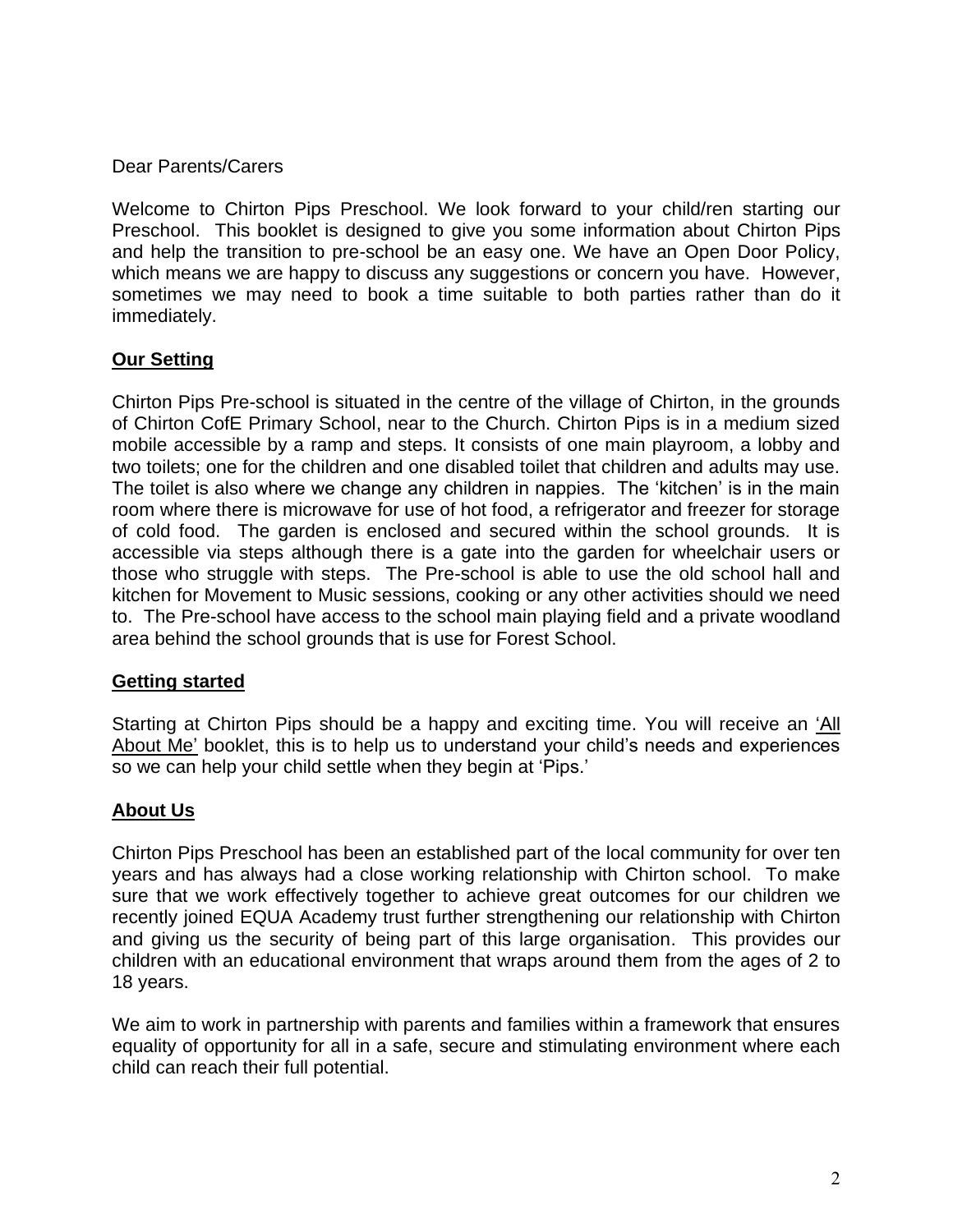Please spend a few minutes reading our **Early Years Prospectus** booklet as this will give a clearer information how we run the Preschool. Chirton Pips is regularly inspected by Ofsted, and was rated as 'OUTSTANDING' in all areas in February 2018.

#### **Fundraising for Chirton**

We rely on your support for fundraising to support Chirton Pips Preschool as without this the Preschool wouldn't be able to buy new equipment and resources to ensure they become a positive and successful learning environment both for the children and the staff. The majority of our fundraising events are joint with the school as many families have children in Pips and at Chirton School. There is a joint fundraising Committee – 'CHIPS', that parents are invited to join.

#### **Policies and Procedures**

The Preschool has a full range of policies and procedures which are held on the shelf in the cloakroom area, the main ones can be accessed on our website. We ask all parents/carers to look at them when they start; the policies include; safeguarding and protecting children, complaints procedure, equality and inclusion, special educational needs, sharing information and record keeping, behaviour management and managing medicines. All our policies are designed to offer the best possible experience for the children and families involved with Pips. They are reviewed on a regular basis by our Governors and the Manager.

#### **Staff**

The staff at Chirton Pips are dedicated to ensuring that each child reaches their potential in a happy, secure and stimulating environment. In order to maintain high standards all staff are expected to use reflective practice supported through further training to continue their professional development. To ensure that each child receives the attention that they need we sustain a high ratio of adults to children of at least 1 adult to 8 children aged 3 & 4 years and 1 adult to 4, 2 year old children. All staff hold current enhanced DBS checks, up-to-date first aid and safeguarding training.

#### **Safeguarding**

**CPLP** - Child Protection Liaison Person, *Sarah Jones Manager, and Designated Deputy – Tina Brown Deputy Manager*

For any complaints about the staff regarding Safeguarding or other matters please speak to *Ruth L Cooper Governor for Pips*

**SENCO** - Special Educational Needs Coordinator, *Tina Brown Deputy Manager*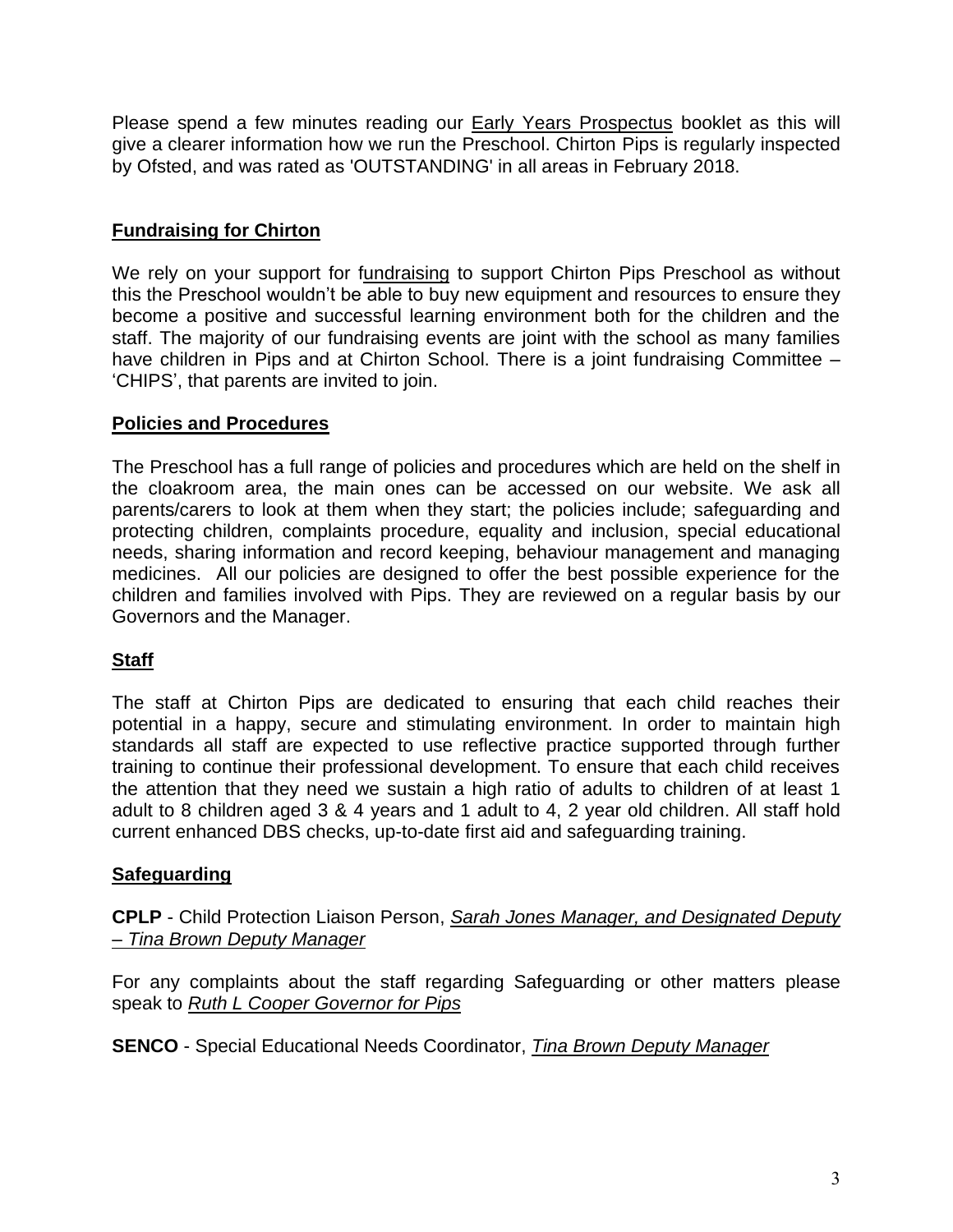If you have any concerns about your child's progress and or development please speak to *Sarah Jones Manager or Tina Brown Deputy Manager*

#### **Encompass**

ENCOMPASS is the reporting to schools and early years settings by Wiltshire Police of any child or young person who has been affected by a domestic incident. Wiltshire Police aim to report this to our Key Adult *(Sarah Jones, the Manager)* the next day. This means that settings are able to provide any support necessary to the children and their families.

#### **Opening Times**

The pre-school is open during school term time in line with Chirton Primary School. You can mix and match the sessions you choose as follow:

| Day            | <b>Morning Session</b> | Lunch          | <b>Afternoon Session</b> |
|----------------|------------------------|----------------|--------------------------|
|                |                        |                |                          |
|                | 8.45am-12.00pm         | 12.00pm-1.00pm | 1.00pm-3.00pm            |
| <b>Monday</b>  | open                   | open           | open                     |
| <b>Tuesday</b> | open                   | open           | open                     |
| Wednesday      | open                   | open           | open                     |
| Thursday       | open                   | open           | open                     |
| <b>Friday</b>  | open                   | open           | open                     |

#### **Breakfast and After School Club**

Pips children are welcome to join Chirton School's breakfast and After School club. If you are interested in finding out about these please contact Mrs Bridewell on 01380 840684 and she will be happy to help you.

#### **Fees**

We ask parents to spend a few minutes reading our Payment Policy. You will be asked to sign a payment form three times a year and confirm the sessions you would like for your child; a requirement from Wiltshire County Council. Those who are funded are able to use their 15 or 30 hours in a way that suits them, we will try our best to accommodate your child/ren. We are also registered for 2-year-old funding. For more information about the different types of funding please visit the links below or speak to a member of staff.

<https://www.wiltshire.gov.uk/child-care-free-early-education-for-3-and-4-year-olds>

<https://www.wiltshire.gov.uk/child-care-30-hour-parents>

<https://www.wiltshire.gov.uk/child-care-free-early-education-funding-for-2-year-olds>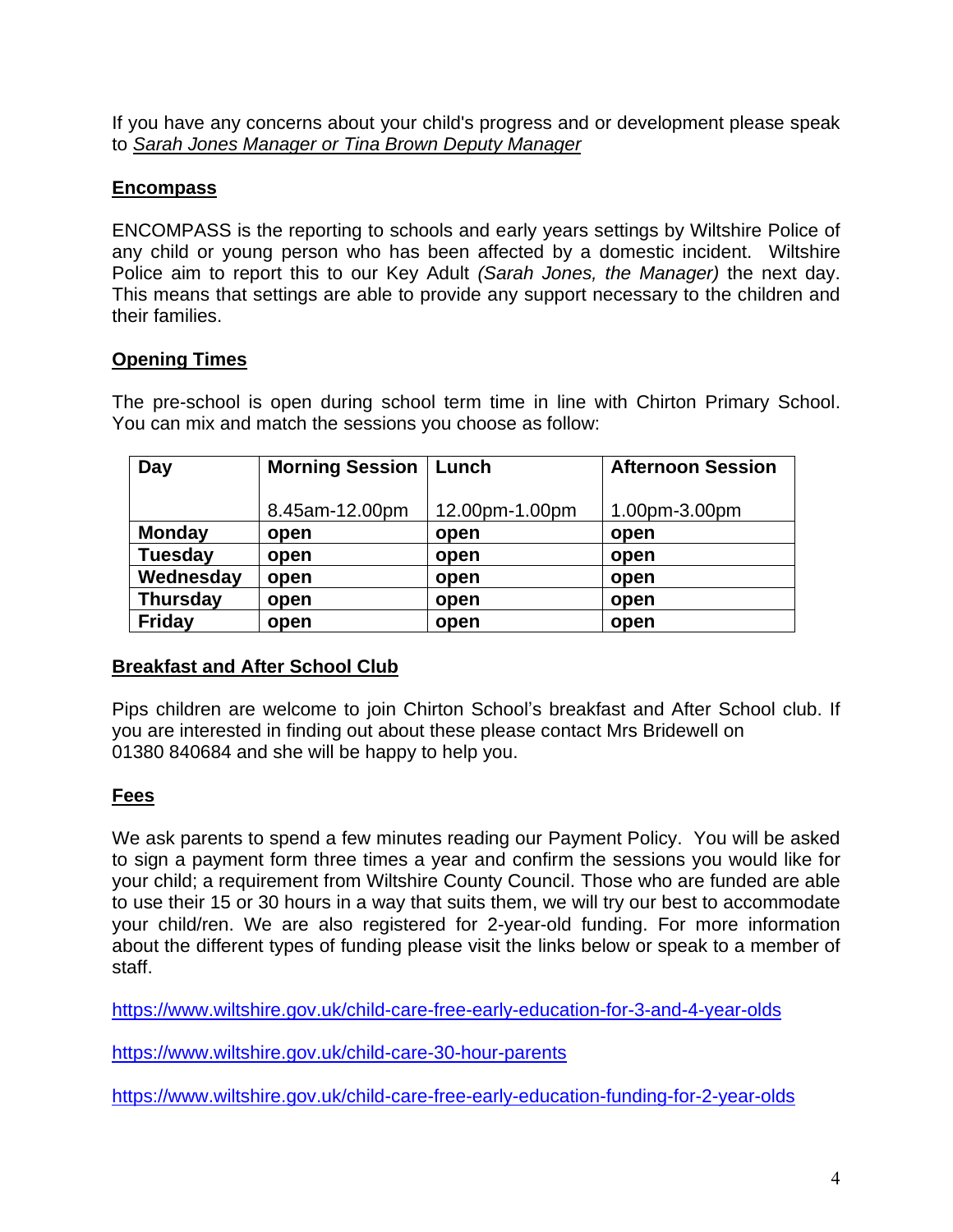#### **Dropping off**

At the start of the day the children are dropped off at the main school gate, there will be a member of Chirton School staff and Pips staff there to welcome them and walk with them up to pre-school / help them with their belongings.

#### **Leaving pre-school**

At the end of the day the pre-school staff will help the children collect their belongings together, put on their boots and coats and if necessary, carry some of their bags to the gate. The children will be asked to wait until their name is called. We will do this once we have seen you.

#### **Safe Collection**

If your child is being collected by someone other than you please let a member of staff know, we will record it on the register.

If your child is being collected by another person other than yourself, that person will be asked to give a password in order to ensure that the child is leaving with the correct person. If the correct password is not given your child will NOT be allowed to leave the premises with the named person and you will be contacted.

#### **Settling In**

At Pips we believe that children and their families need to be treated individually and we will adapt the settling in process to each family's requirements.

#### **What to bring** (All items must be clearly named)

- A **bag**
- **Indoor shoes**, either pumps, canvas shoes or slippers, **outdoor shoes and**  wellington boots.
- A complete **spare set of clothes** extra pants/knickers and tights/socks are always helpful
- If your child is in **nappies** please include: nappies x3, nappy sacks and nappy wipes
- If your child has a **comforter** please tell staff where it is placed, how your child refers to it, and what it is.
- A healthy lunch box. No sweets or fizzy drinks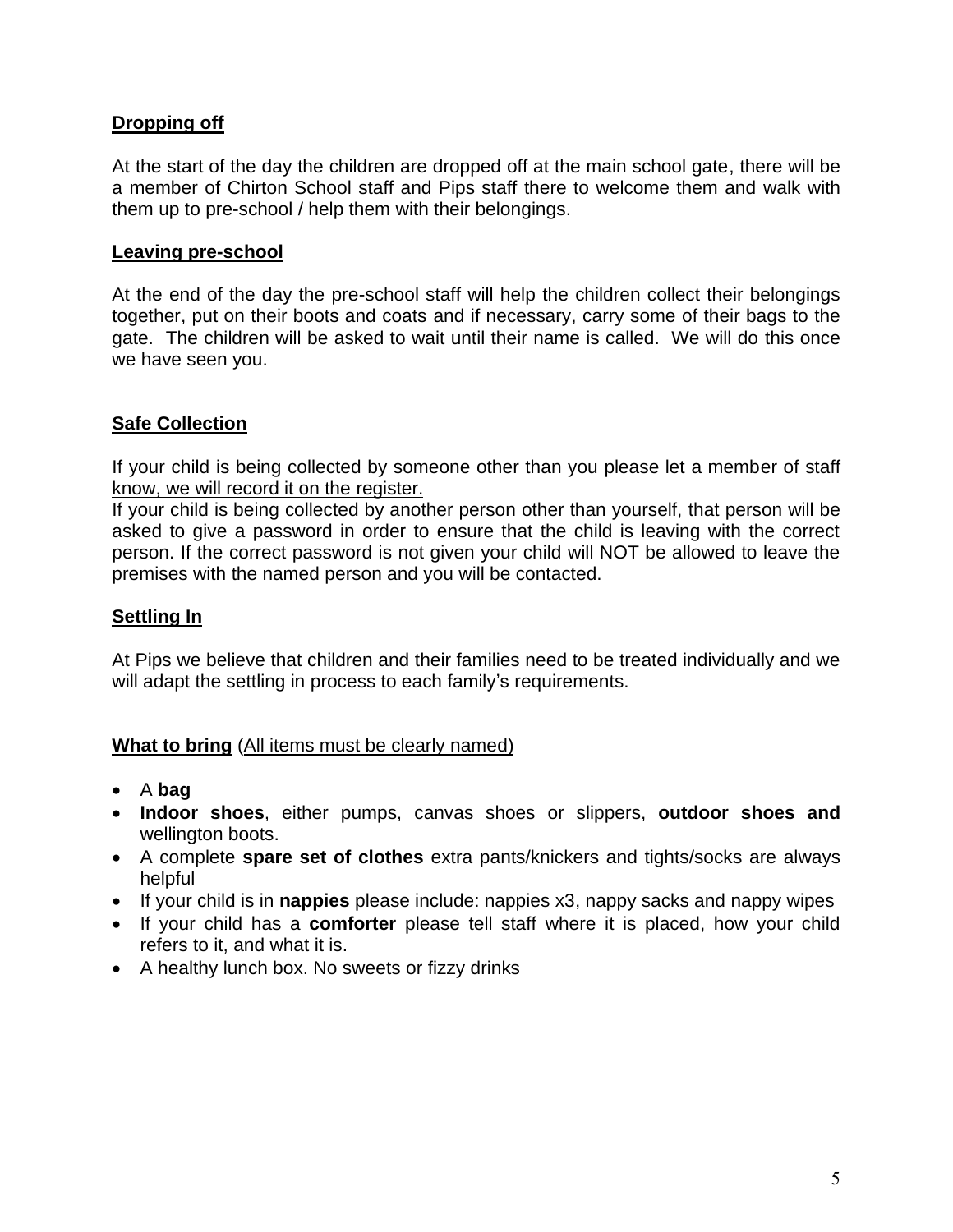#### **Snack**

Healthy snacks are on offer each day, for example, banana, carrot, apple, cucumber and a choice of water or milk. The children sit down together to eat snack as we believe that it is an excellent social time providing opportunities for language development, turn taking and improving listening skills.

#### **Lunch Time**

Your child will need to bring:

- A clearly named **lunch box** containing a healthy packed lunch, no fizzy drinks or sweets. If they don't have a drink we will give them some water.
- An **ice pack** in the lunch box
- All **food should be prepared and ready to eat** with fruit such as grapes and small tomatoes and sausages cut in half lengthways.
- School dinners can be ordered from Mrs Bridewell in the school office. Please contact her on 01380 840684 if you would like your child to have a cooked dinner. They need to be ordered a week before you want them.

#### **Food safety**

In most cases food is stored in your child's lunch box for several hours, so the lunch box needs to be kept cool. Choose an insulated lunch box or put a freezer pack or wrapped frozen bottle of water in the lunch box to help keep it cool. Perishable foods such as dairy products, eggs and slices of meat should be kept cool and eaten within about 4 hrs of preparation. Don't pack these foods if just cooked, cool in the refrigerator overnight. If you include left over meals such as meats, pasta and rice dishes please ensure you pack a frozen block into the lunch box. If you have forgotten to pack a frozen block, please ask a member of staff if you can borrow one from pre-school, we have a few spare ones.

#### **Outside Play**

We go outside every day so your child will need to **bring suitable outdoor clothing**; for most of the year this will include wellingtons, and in summer suitable outdoor shoes. In winter you will need to bring a hat and gloves. In summer you will need to bring a sunhat and put sun cream on your child **before** they come to pre-school in the morning. There is a Sun cream Policy in the file, please read it.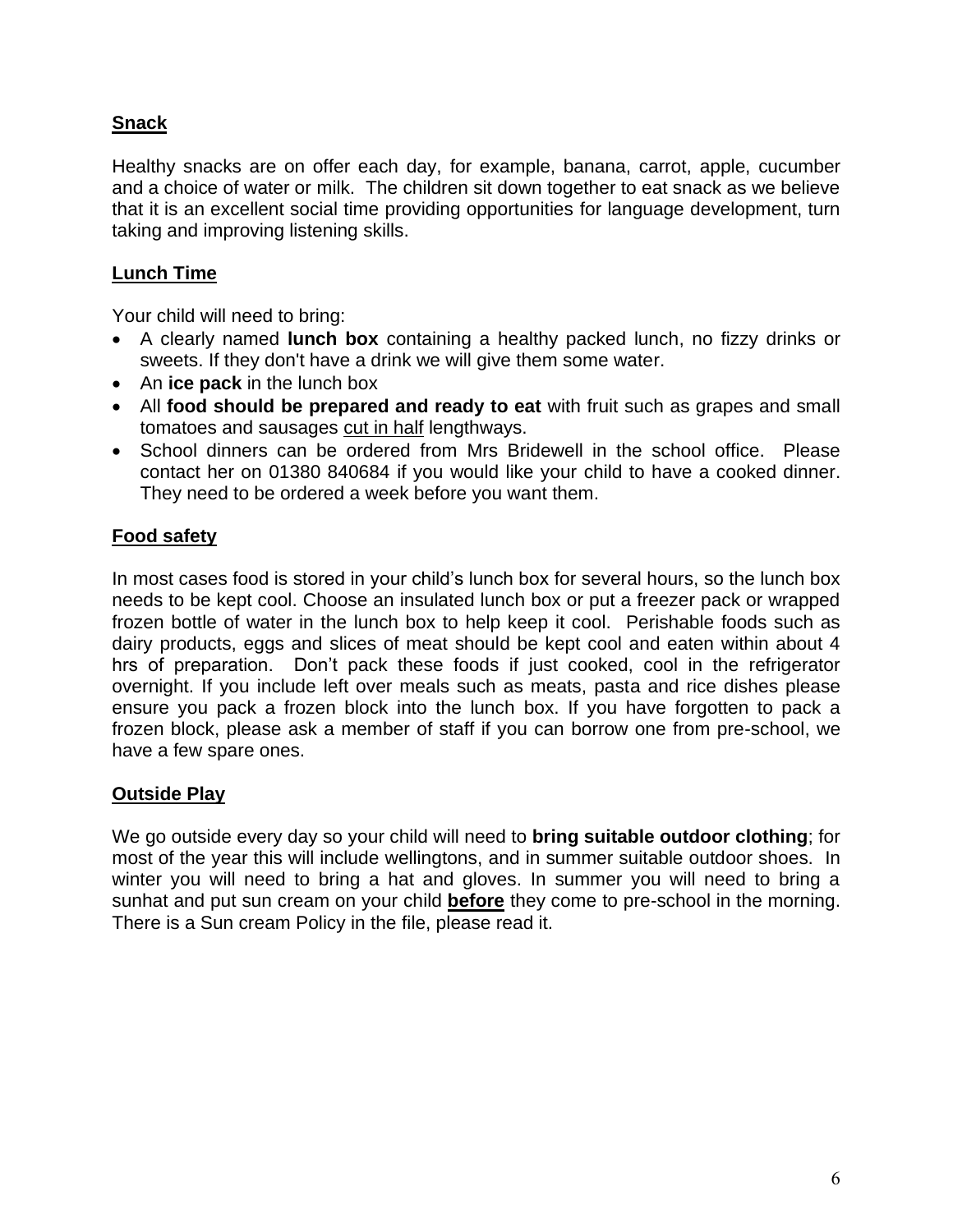#### **Forest School**

Forest School takes place in a private ground near Connock Woods outside the school premises. The children and staff with qualified Level 3 Forest School Leaders are taken into the woods twice a week, Monday and Friday mornings. Please read our Early Years Prospectus for further information on Forest School and the benefits of it. Due to popularity, we ask you to reserve your child forest school session as soon as possible as they get booked up quickly. We try to ensure that each child is given this opportunity.

#### **What to wear at Forest School**

- It is essential that children have their legs and arms covered as there are deer that use the woods and we would like the children to be protected from Ticks.
- In the Spring and the beginning of Autumn please wear long sleeve t-shirts, long trousers, waterproof coats, trousers and boots. It may be chilly enough to wear a vest and or fleece.
- In Summer if it is hot enough then we suggest long trousers and long sleeve tshirts with either a fleece or waterproof coat. It is colder under the tree canopy than it is outside in the meadows / fields. If the children get hot, they are able to take off a layer, but it is better to go prepared.
- In Winter, please layer your children up. Thermal base layers, long sleeve tshirts and fleeces and or jumper with waterproof trousers and coats and two or three pairs of socks with boots.

We ask that children bring gloves throughout the year, not only to keep their hands warm but in case we want to investigate plants that may irritate their skin. Please can the children wear hats, warm hats or sun hats depending on the weather.

#### **Newsletter**

A Newsletter is distributed to all parents/carers via e-mail. It may contain information about the coming term, including any planned fundraising activities, resource requirements, dates, current children's areas of focus, and trips out. Our newsletters are also put on our website Chirton Pips Pre-school.

#### **If Your Child Is Unwell**

If your child has had vomiting or diarrhoea within the last 48 hours it is recommended that they stay away from Pips. If they have experienced other symptoms of illness such as a rash or a high temperature in the last 12 hours we ask that they stay at home for 24 hours after their temperature has reduced without the help of medication. If your child has any infectious conditions, please notify Pips so that we can notify other parents. Please note that medicines **cannot** be administered by staff unless they have been prescribed for the child by a doctor, dentist or nurse. If they need to be given medication during the day whilst at Pips you will be asked to sign a Medication Form.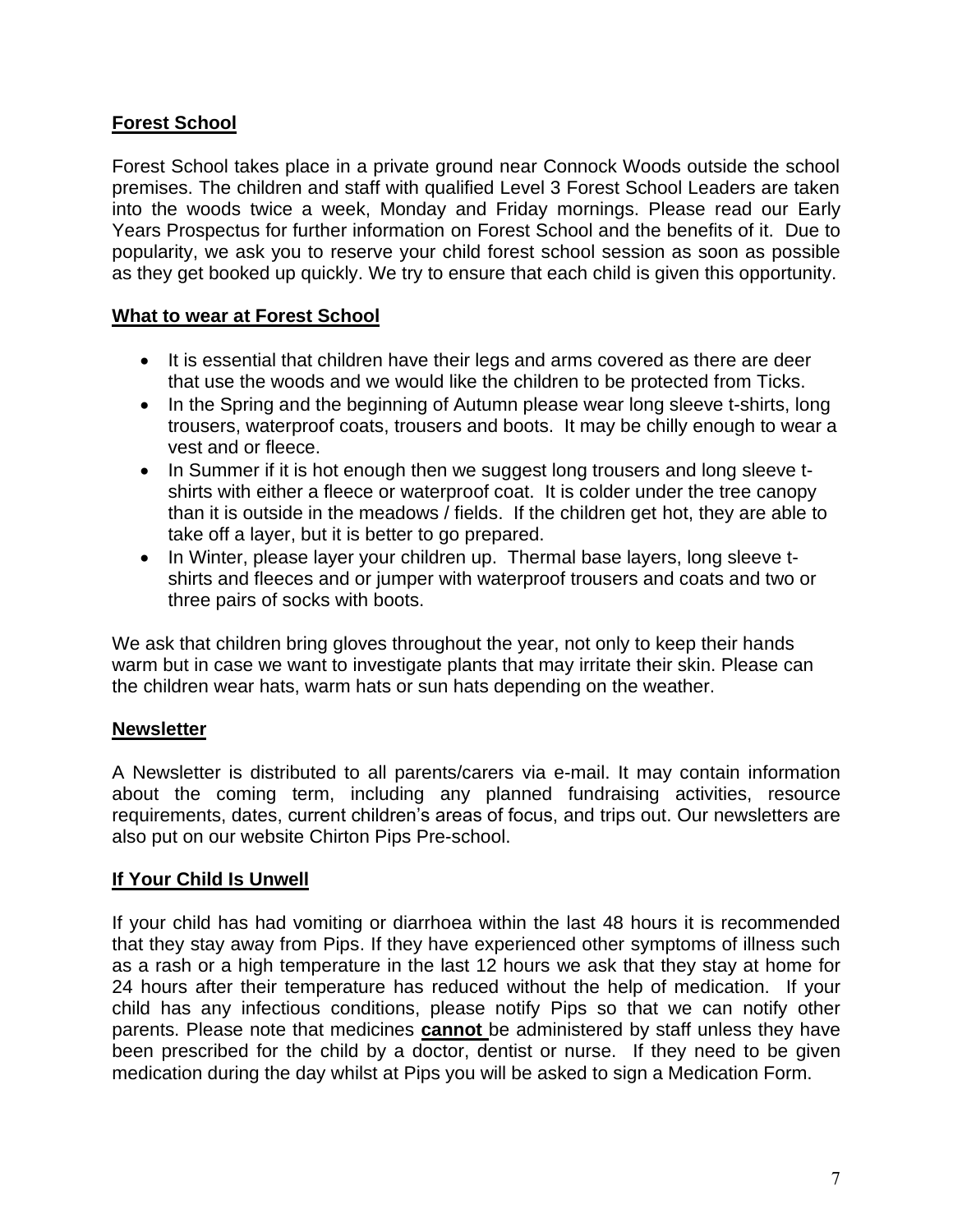If your child develops an allergy or a medical condition whilst attending pre-school, please inform a member of staff at the earliest convenience so we are able to care for your child appropriately.

#### **COVID-19**

**In order to prevent infection, we are following the guidance from the Government and asking staff and children not to attend if they have Covid-19 symptoms or have had a positive PCR test.**

**If a member of your household tests positive, our Policy is that your child needs to have a PCR test done and the result be negative before attending Pips.**

**If anyone develops symptoms during the day, we will be sending them home.** 

#### **These symptoms are:**

- **A high temperature**
- **New and persistent cough**
- **A loss of, or change in normal sense of taste or smell.**

**If your child DOES NOT have symptoms of COVID-19 but has other cold-like symptoms, such as a runny nose, they do not need to be tested and they or members of your household do not need to self-isolate. Your child is able to attend pre-school.**

**If you or a member of your family have symptoms or test positive please let us know, our telephone number is: 07910195330**

#### **Absence**

If your child is ill or will miss a session for other reasons, please inform Pips staff in person or by telephone as it is part of our Safeguarding Policy. Our contact number is **07910195330** Many thanks!

#### **Closure**

If Pips is closed for any unforeseen circumstances such as snow, an e-mail will be sent to you, it will be put on Facebook that morning. For the payment of fees on the days Pips is closed please refer to the Fees Policy. For snow days we take our lead for closure from Chirton C of E Primary school who advertise their closures on Heart FM, we will also put our closure details onto Facebook.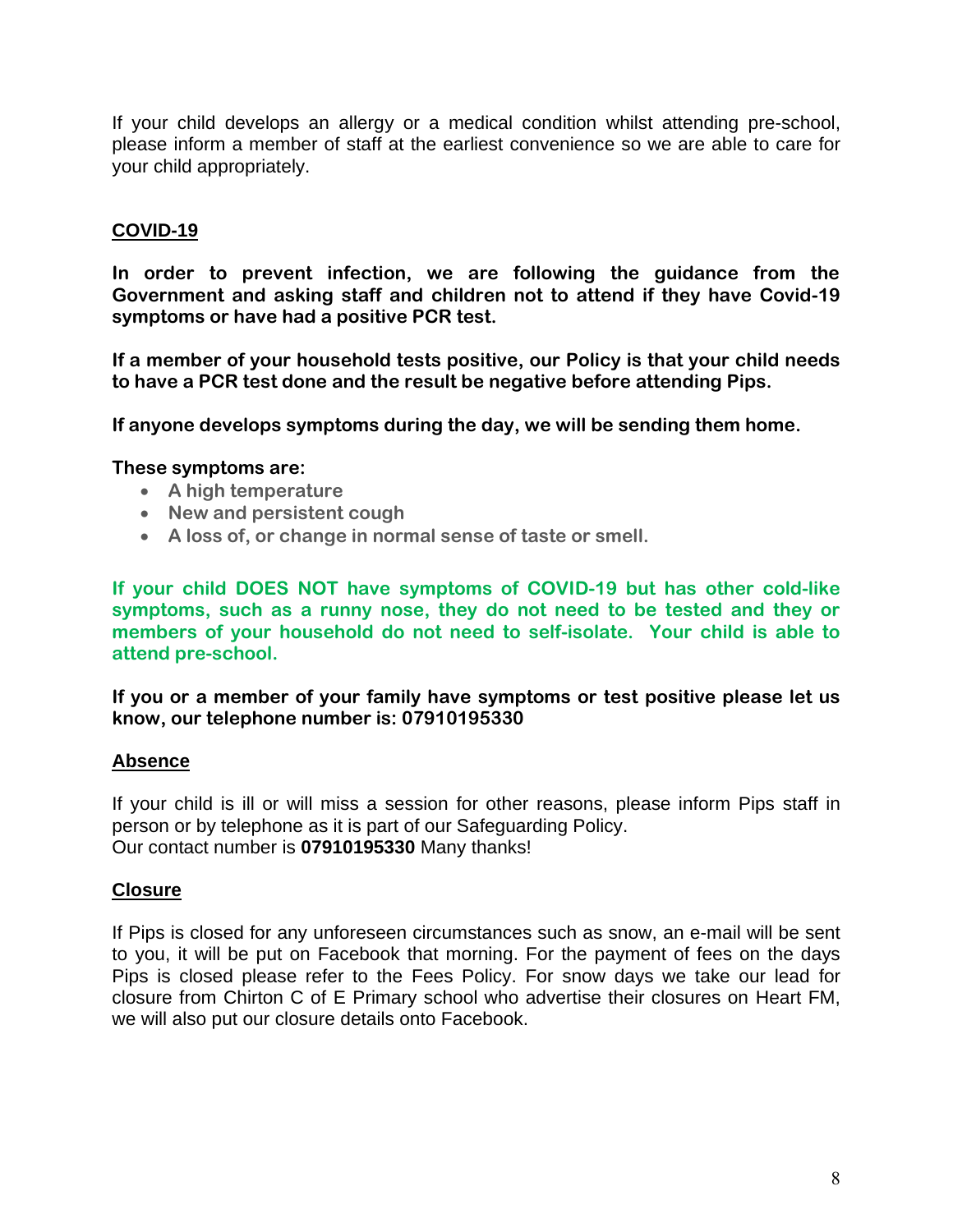#### **Outings**

Outings/visits may take place within walking distance of the pre-school to places of interest in Chirton, for example the woods. We will also visit the Primary School and grounds. These outings/visits are for the children's enjoyment and as part of their learning experiences. Your permission will be requested on the consent form that is completed prior to your child starting Pips. If an outing/visit requires transport further permission will be requested.

#### **Rising 5's**

We have an excellent relationship with Chirton C of E Primary School. We provide a comprehensive induction for Pip's children starting at Chirton School, which is run within the school and in conjunction with the Head and Reception Class teacher. We have arranged for Pips children to join Reception Class for a morning or join them in a Forest School session each term; this helps with future transitions to school.

The transition to school usually takes place during the summer term before the children start school, the children visit some phonics sessions and story time. We would like to stress that although we have strong links with Chirton Primary School, Pips is open to all local children, wherever their future school maybe.

#### **2 Year Olds**

All children aged between 2 years 6 months and 3 years old who attend Chirton Pips Pre-school will have a two-year-old progress check completed. If your child has just started during or just before this period of time it may not be appropriate for this report to be completed as we would not have a clear picture of their developmental levels. However, a discussion will take place with parents/carers so everyone is happy with this decision. We would continue to complete our ongoing summative assessments. The two-year-old check is used to identify your child's strengths and any area where they may need extra support.

#### **Record keeping**

We are required by law to keep some specific information on the children in our care. Any information we hold is kept in a locked filing cabinet in the Office; only staff have access to this cabinet. We also keep records on the children's progress, their next steps, any accidents they may have during their time at school and any concerns we may have. All these records are kept confidential: parents/carers with parental responsibility have a right to view their child's records and can request to see these records following the procedure in the Sharing Information and Record Keeping Policy. Parents sign to say that they agree with Pips sharing information with outside agencies if their support is needed and parents have already agreed to them becoming involved. **Please ensure that you inform the Pre-school of any changes in contact details.**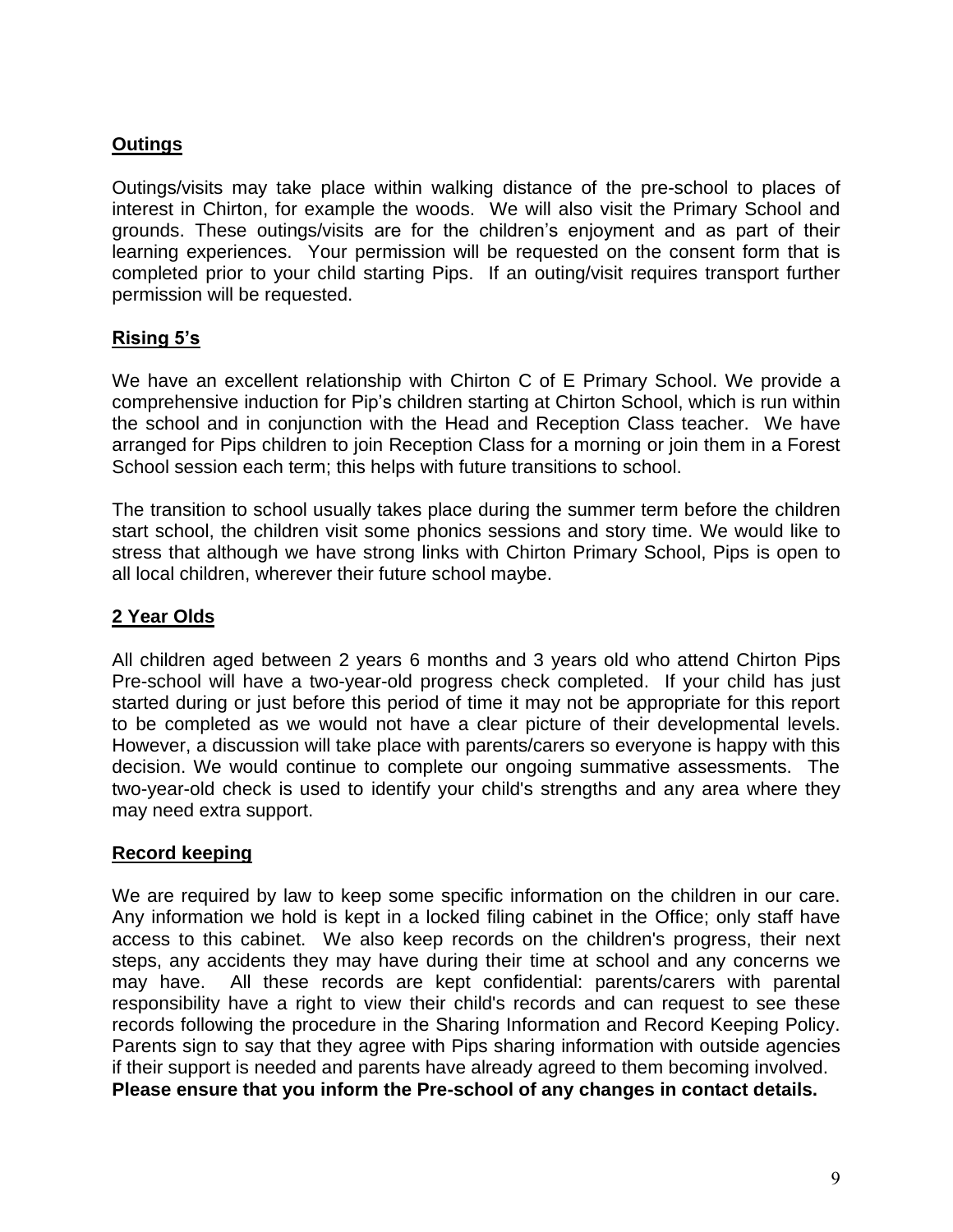#### **Key Person**

The pre-school operates a key person system, this means that each member of staff has a group they are particularly responsible for. Your child's key person also maintains your child's records in their Learning Journey and their developmental overview, overseen by the pre-school Manager. Within the Pre-school we aim to support all children to develop their potential at their own pace and using a key person system supports planning a curriculum to meet children's individual needs. You will be kept informed of your child's progress by A Learning Journey form each term.

#### **The 'Learning Journey'**

When your child starts at Pips they will be given a scrapbook, this is their 'Learning Journey.' It is the 'Story' of their time at Pips and includes photographs, observations, creations, drawings and mark making completed by your child. These observations are then used to help provide an individual learning programme for your child and to help us to provide their next steps. The Learning Journey is also for you to use and add to. Examples of what to include are: what your child enjoys playing with, their interests or milestones such as when your child first rides a trike or a bike. Photographs or leaflets from days out or holidays are always welcome. Please keep adding to the Learning Journey over the time your child comes to Pips. The Learning Journey will be given to your child on their last day at Chirton Pips, and their EYFS progress check will be passed to primary school as part of the transition process.

#### **Proud Clouds - Unique Children**

Our 'Proud Cloud' board is situated in the lobby. If your child achieves a goal at home, big or small, please let us know by filling in a cloud and bringing it in to share at circle time. This information is also useful for their assessment records.

To ensure that your child feels valued for any of their own individual and unique achievements spare 'Proud Clouds' are in the basket in the lobby. These are:

- A verbal or short written note of any small/large achievements that your child has made (putting socks on that morning, an act of kindness, tidying toys away etc.)
- You can give the notes or describe the achievement to any member of staff
- Your child's achievement will be recognised in circle time and then included in their learning journeys

Your child may have as many Proud Clouds as necessary. This will not decrease the 'wow' factor and therefore devalue their meaning